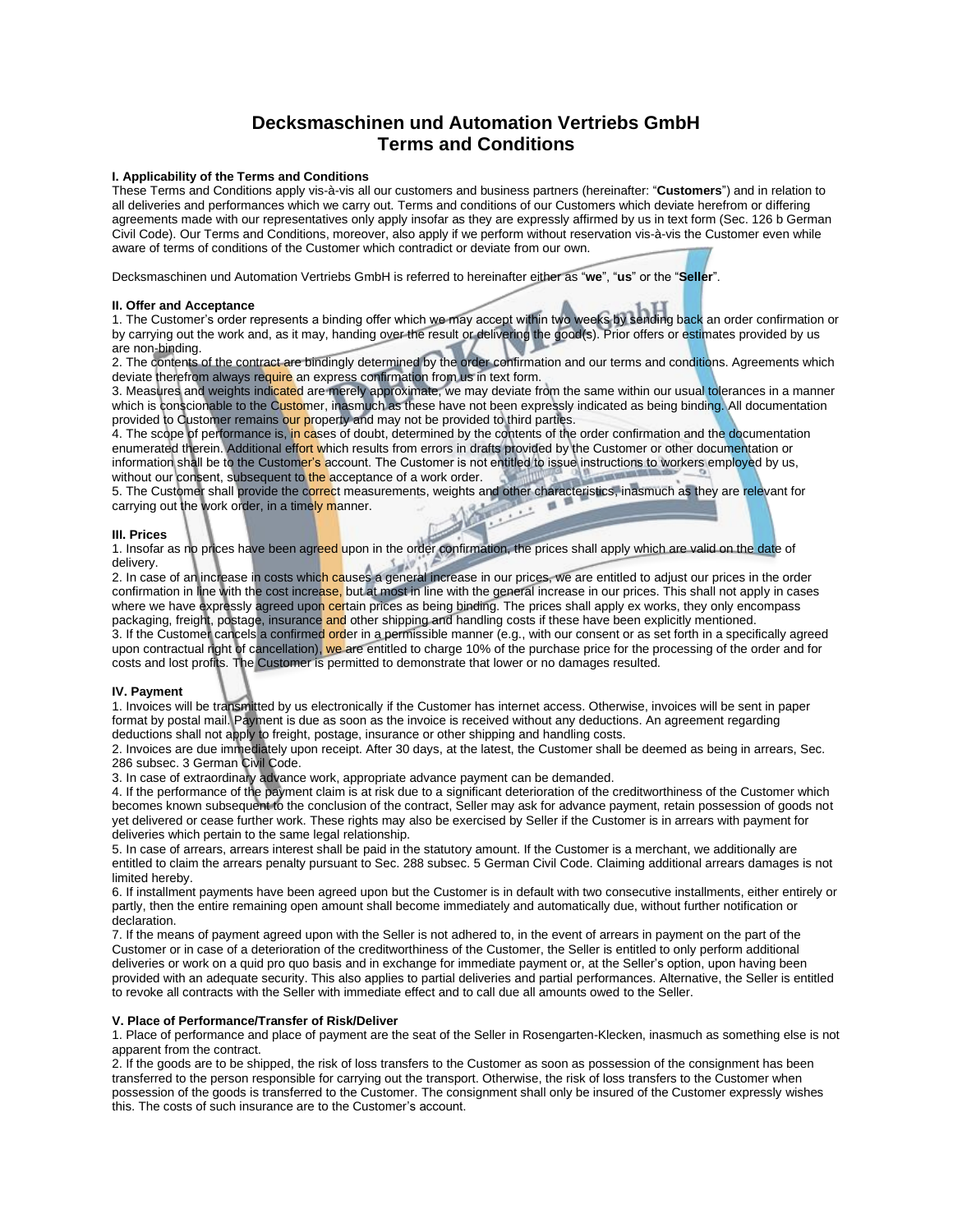3. For shipments abroad, upon request, material and weight specifications will be provided by us. Within the tolerances typical for us, we reserve the right to deviations, inasmuch as we have not bindingly confirmed certain characteristics in text form. We shall not be responsible for compliance with foreign packaging and customs rules, etc. The packaging will be charged at cost and will not be accepted as a return.

4. Delivery dates are only valid if they are expressly confirmed by the Seller in text form. If the contract is concluded in written form, however, then any confirmation of a particular delivery date also requires written form. The delivery deadline begins with sending the order confirmation, but not with the provision of owed documentation, permits, releases by the Customer, nor with the receipt of any agreed-upon prepayment.

5. We are entitled to divide orders at our discretion into partial deliveries and to invoice the same separately. Such partial deliveries do not modify the overall structure of the contract and are, in particular, not a new offer, but rather a delivery within the already existing contractual relationship. If we do not provide a separate delivery date for the remaining, open partial deliveries, then these shall be performed within 28 calendar days.

6. If shipping is delayed at the request of the Customer or due to another circumstance for which it is responsible, then the warehousing costs resulting therefrom shall be to its account. In case of warehousing at our production site, we are entitled to charge 0.5% of the invoice amount per month for each month of warehousing.

7. Business interruptions – both for the business of the Seller as well as any subsuppliers – such as, for example, strikes, war, natural catastrophes, fires, lockouts, pandemics and all other cases of force majeure, only then justify termination of the contract if it is unconscionable for the Customer to wait further, otherwise the delivery deadline shall be extended for the duration of the delay. A termination is, at the earliest, permissible four weeks following the occurrence of the foregoing described business interruption. Liability of the Seller is excluded in these cases.

8. If we are delivering to countries in the European Union, the Customer shall provide its Value Added Tax Identification Number as well as all other information required for processing (including, inter alia, a confirmation regarding transport and final destination) to us without undue delay. **In contrast to Secs. 449 subsec. 1, 431 subsec. 1, 2 German Commercial Code, it is agreed that in the context of this transport, inasmuch as it is performed and/or organized by us, our liability is not the statutory maximum amount of 8.33 Special Drawing Rights per kilogram, but rather the statutory minimum amount of 2 Special Drawing Rights per kilogram of the transported goods.**

# **VI. Retention of Ownership**

1. The delivered goods remain the Seller's property until payment is complete. The Customer must inform us without undue delay regarding enforcement measures by third parties in the goods subject to ownership retention and it must provide us with the documents necessary to intervene; this also applies with respect to other kinds of detriments. Independently of this, the Customer must inform third parties regarding the rights pertaining to the goods.

2. The Customer is obligated to treat the goods subject to ownership retention carefully; in particular, it is obligated to insure the same at their reinstatement value against fire, water and theft at its own expense.

3. The following rule applies onto to merchants: The Customer is only entitled to further sell the goods subject to ownership retention to a third party in a course of its regular business. The Customer assigns its claims against this third party arising from the sale to the Seller. The Seller accepts the assignment herewith. At the latest, if the Customer is in arrears with payments, the Customer must communicate to the Seller the complete description of the third party as the debtor of the assigned claim.

4. If the value of the securities which benefit the Seller exceeds the value of its claims by 20% or more, the Seller shall, at the Customer's request, or at the request of a third party impacted by the oversecuring of the Seller, release securities at its option to that same extent.

5. In case of refining or processing goods delivered by and owned by Seller, the Seller shall be regarded as the manufacturer as per Sec. 950 German Civil Code and shall, at any given point, retain ownership of the end products. If third parties are involved in the refining or processing, the Seller is limited to a share of ownership in the amount of the invoice value of the goods subject to ownership retention. The ownership acquired in this way shall be treated as being subject to ownership retention.

#### **VII. Warranties**

1. Apparent defects must be reported in text form without undue delay following the receipt of the consignment by the Customer, while hidden defects, which are discovered during the warranty period, must be reported without undue delay in text form. 2. Justified and timely defect reports shall, at our option, be subject only to reperformance or redelivery. If the reperformance or, as it may be, redelivery fails, the Customer may at its option revoke the agreement or mitigate the price. This also applies if we seriously and conclusively refuse reperformance.

3. The right to revocation may not be exercised by the Customer if the breach is insignificant.

4. If the Customer has provided the initial product, Seller is only liable for the proper execution of the processing. The Customer is obligated to verify the suitability of the initial product. By confirming the work order, the Customer verifies that the aforestated initial product is suitable for this processing. Seller is only liable for bad performance in relation to the initial product if the same is due to intent or gross negligence.

5. Deliveries by the Customer or by a third party it has engaged are not subject to any duty of inspection. This does not apply to initial products which are obviously incapable of being processed. Customer is liable for damage to the Seller's equipment which has been caused by defective initial products provided by Customer.

6. Swapping defective parts, including the work hours required for the same, shall be our responsibility. Travel costs, hotels, accommodation allowances, customs, etc., as well as transport costs shall be to Customer's account.

7. The warranty period is 12 months following the delivery of the ship/product for the ship, up to a maximum of 18 months following the issue date of the delivery slip. If damages are claimed, they must be brought to court no later than four months following the Seller's text form rejection notice. Filing in court thereafter is impermissible, unless an evidence securing proceeding has been initiated.

8. Legally relevant declarations and notices which Customer provides to Seller or to a third party must be made in text form as per